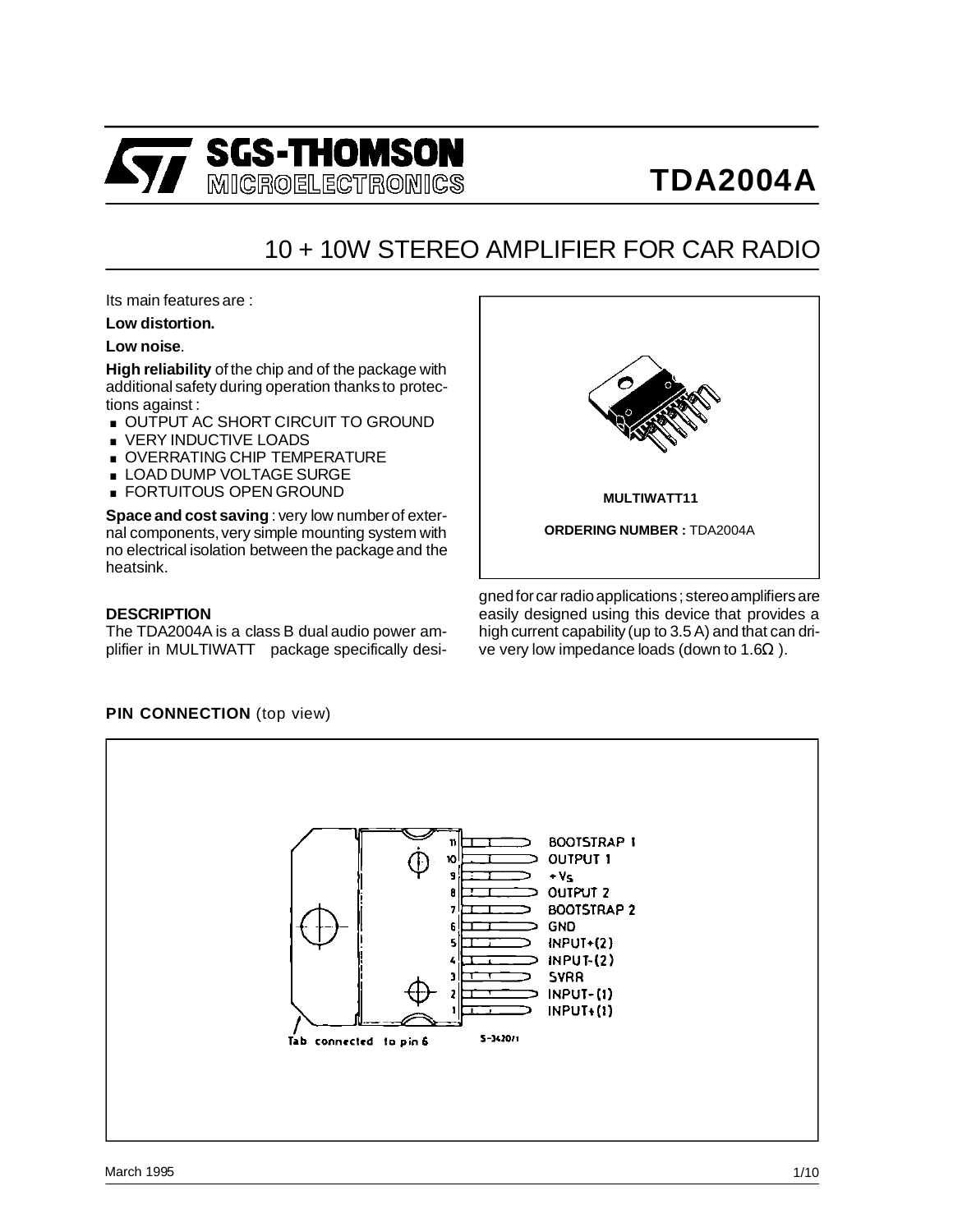## **ABSOLUTE MAXIMUM RATINGS**

| Symbol                                               | <b>Parameter</b>                                     | Value        | Unit |
|------------------------------------------------------|------------------------------------------------------|--------------|------|
| $V_{\rm S}$                                          | <b>Opearting Supply Voltage</b>                      | 18           |      |
| $V_{\rm S}$                                          | DC Supply Voltage                                    | 28           |      |
| $V_{\rm S}$                                          | Peak Supply Voltage (for 50ms)                       | 40           |      |
| $I_{\text{O}}$ (*)                                   | Output Peak Current (non repetitive t = 0.1ms)       | 4.5          | A    |
| $I_{\text{O}}$ (*)                                   | Output Peak Current (repetitive f ≥ 10Hz)            | 3.5          | A    |
| $P_{\text{tot}}$                                     | Power Dissipation at $T_{\text{case}} = 60^{\circ}C$ | 30           | W    |
| $\mathsf{T}_{\mathsf{j}}, \mathsf{T}_{\mathsf{stg}}$ | Storage and Junction Temperature                     | $-40$ to 150 | ℃    |

(\*) The max. output current is internally limited.

### **THERMAL DATA**

| Symbol             | Parameter                                                            | /alue | Unit           |
|--------------------|----------------------------------------------------------------------|-------|----------------|
| $R_{th}$<br>j-case | $\overline{\phantom{a}}$<br>fhermal Resistance Junction-case<br>Max. |       | $^{\circ}$ C/W |

## **ELECTRICAL CHARACTERISTICS** (Refer to the test circuit,  $T_{amb} = 25^{\circ}C$ ,  $G_V = 50dB$ ,  $Rt<sub>h</sub>$  (heatsink) = 4°C/W, unless otherwise specified)

| Symbol          | Parameter                            | <b>Test Condition</b>                                                                                                                                                                                                                                                            | Min.                                                    | Typ.                                         | Max.                        | Unit                            |
|-----------------|--------------------------------------|----------------------------------------------------------------------------------------------------------------------------------------------------------------------------------------------------------------------------------------------------------------------------------|---------------------------------------------------------|----------------------------------------------|-----------------------------|---------------------------------|
| Vs              | Supply Voltage                       |                                                                                                                                                                                                                                                                                  | 8                                                       |                                              | 18                          | V                               |
| $V_{\rm O}$     | Quiescent Output Voltage             | $VS = 14.4V$<br>$V_S = 13.2V$                                                                                                                                                                                                                                                    | 6.6<br>6.0                                              | 7.2<br>6.6                                   | 7.8<br>7.2                  | V<br>V                          |
| $I_d$           | <b>Total Quiescent Drain Current</b> | $V_S = 14.4V$<br>$V_S = 13.2V$                                                                                                                                                                                                                                                   |                                                         | 65<br>62                                     | 120<br>120                  | mA<br>mA                        |
| $I_{\text{SB}}$ | Stand-by Current                     | Pin 3 grounded                                                                                                                                                                                                                                                                   |                                                         | 5                                            |                             | mA                              |
| $P_{O}$         | Output Power (each channel)          | $f = 1$ KHz, $d = 10%$<br>$V_S = 14.4V$<br>$R_L = 4\Omega$<br>$R_1 = 3.2\Omega$<br>$R_L = 2\Omega$<br>$R_L = 1.6\Omega$<br>$V_S = 13.2V$<br>$R_1 = 3.2\Omega$<br>$R_L = 1.6\Omega$<br>$V_S = 16V$ ; R <sub>L</sub> = 2 $\Omega$                                                  | 6<br>$\overline{7}$<br>$\boldsymbol{9}$<br>10<br>6<br>9 | 6.5<br>8<br>$10(*)$<br>11<br>6.5<br>10<br>12 |                             | W<br>W<br>W<br>W<br>W<br>W<br>W |
| d               | Distortion (each channel)            | $f = 1KHz$<br>$Vs = 14.4V$ ; $R_L = 4\Omega$<br>$P_{\Omega}$ = 50mW to 4W<br>$V_S = 14.4V$ ; R <sub>L</sub> = 2 $\Omega$<br>$PO = 50$ mW to 6W<br>$V_S = 13.2V$ ; R <sub>L</sub> = $3.2\Omega$<br>$PO = 50$ mW to 3W<br>$V_S = 13.2V$ ; $R_L = 1.6\Omega$<br>$P_O = 50$ mW to 6W |                                                         | 0.2<br>0.3<br>0.2<br>0.3                     | 1<br>1<br>1<br>$\mathbf{1}$ | %<br>$\%$<br>%<br>%             |
| <b>CT</b>       | <b>Cross Talk</b>                    | $V_S = 14.4V$<br>$V_O = 4V$ rms $R_L = 4\Omega$<br>$f = 1KHz$<br>f = 10KHz $R_q = 5K\Omega$                                                                                                                                                                                      | 50<br>40                                                | 60<br>45                                     |                             | dB<br>dB                        |
| $V_i$           | <b>Input Saturation Voltage</b>      |                                                                                                                                                                                                                                                                                  | 300                                                     |                                              |                             | mV                              |

**SGS-THOMSON MICROELECTROMICS** 



2/10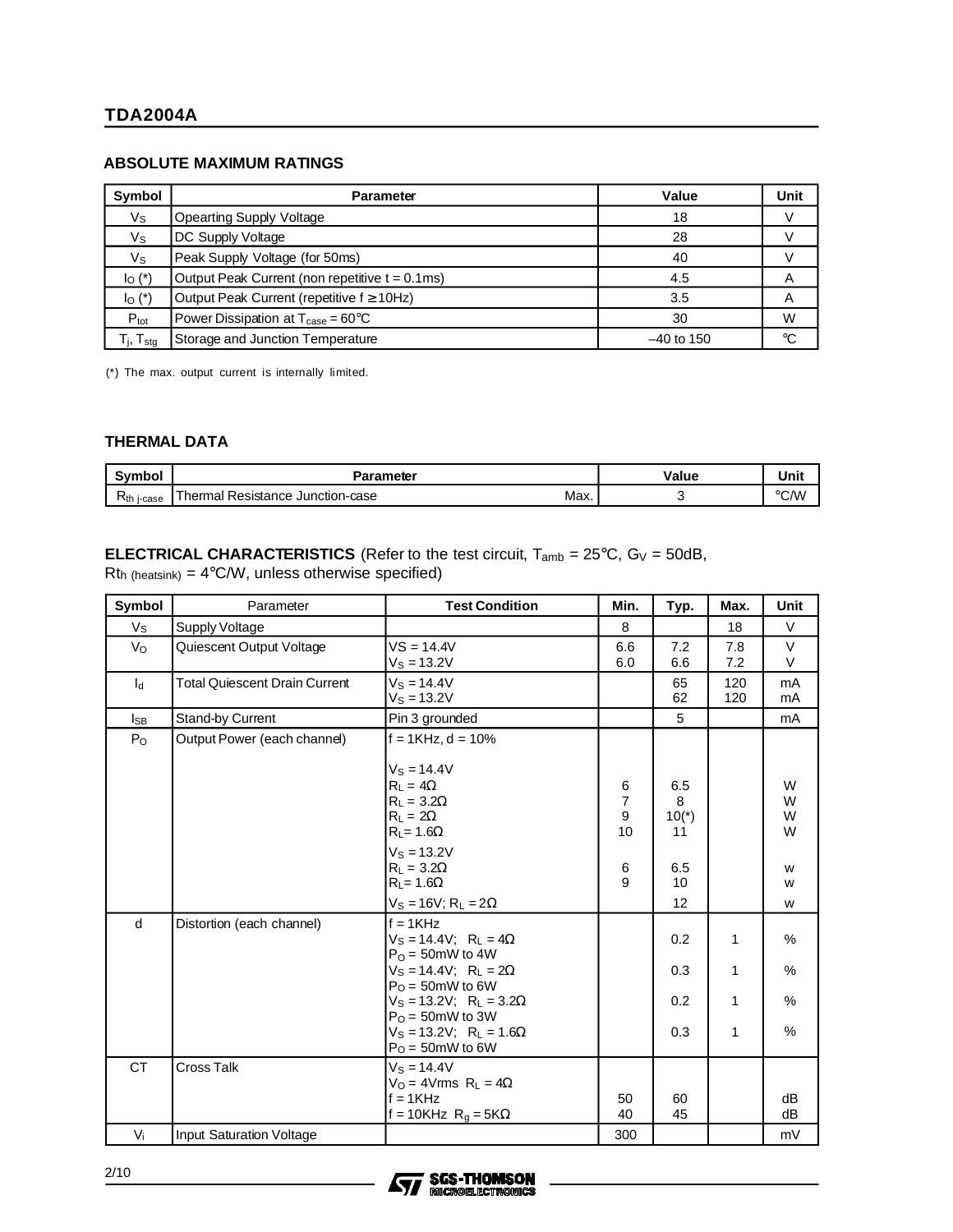| Symbol          | Parameter                                | <b>Test Condition</b>                                                                                                                                                                       | Min. | Typ.                 | Max.                 | Unit                            |
|-----------------|------------------------------------------|---------------------------------------------------------------------------------------------------------------------------------------------------------------------------------------------|------|----------------------|----------------------|---------------------------------|
| Ri              | Input Resistance (non inverting input)   | $f = 1$ KHz                                                                                                                                                                                 | 70   | 200                  |                      | KΩ                              |
| $f_{\parallel}$ | Low Frequency Roll off (-3dB)            | $R_1 = 4\Omega$<br>$R_1 = 2\Omega$<br>$R_1 = 3.2\Omega$<br>$R_L = 1.6\Omega$                                                                                                                |      |                      | 35<br>50<br>40<br>55 | <b>Hz</b><br>Hz<br>Hz<br>Hz     |
| f <sub>H</sub>  | High Frequency Roll off (-3dB)           | $R_L = 1.6\Omega$ to $4\Omega$                                                                                                                                                              | 15   |                      |                      | <b>KHz</b>                      |
| $G_V$           | Voltage gain (open loop)                 | $f = 1KHz$                                                                                                                                                                                  |      | 90                   |                      | dB                              |
|                 | Voltage gain (closed loop)               | $f = 1$ KHz                                                                                                                                                                                 | 48   | 50                   | 51                   | dB                              |
|                 | closed loop gain matching                |                                                                                                                                                                                             |      | 0.5                  |                      | dB                              |
| en              | Total Input noise Voltage                | $R_0 = 10K\Omega$ (**)                                                                                                                                                                      |      | 1.5                  | 5                    | μV                              |
| <b>SVR</b>      | Supply Voltage Rejection                 | $f_{\text{ripple}} = 100 \text{Hz}$ ; R <sub>g</sub> = $10 \text{K}\Omega$<br>$C3 = 10 \mu F V_{\text{ripple}} = 0.5 V$ rms                                                                 | 35   | 45                   |                      | dB                              |
| η               | Efficiency                               | $V_S = 14.4V$ f = 1KHz<br>$R_1 = 4\Omega$ $P_0 = 6.5W$<br>$R_L = 2\Omega$ $P_O = 10W$<br>$V_S = 13.2V$ f = 1KHZ<br>$R_L = 3.2\Omega$ P <sub>O</sub> = 6.5W<br>$R_L = 1.6\Omega$ $P_O = 10W$ |      | 70<br>60<br>70<br>60 |                      | %<br>$\frac{0}{0}$<br>$\%$<br>% |
| Tu.             | Thermal Shutdown Junction<br>Temperature |                                                                                                                                                                                             |      | 145                  |                      | $^{\circ}C$                     |

### **ELECTRICAL CHARACTERISTICS** (continued

Notes : (\*) 9.3W without Bootstrap

(\*\*) Bandwith Filter : 22Hz to 22KHz.

|  |  |  | Figure 1: Test and Application Circuit. |  |
|--|--|--|-----------------------------------------|--|
|  |  |  |                                         |  |



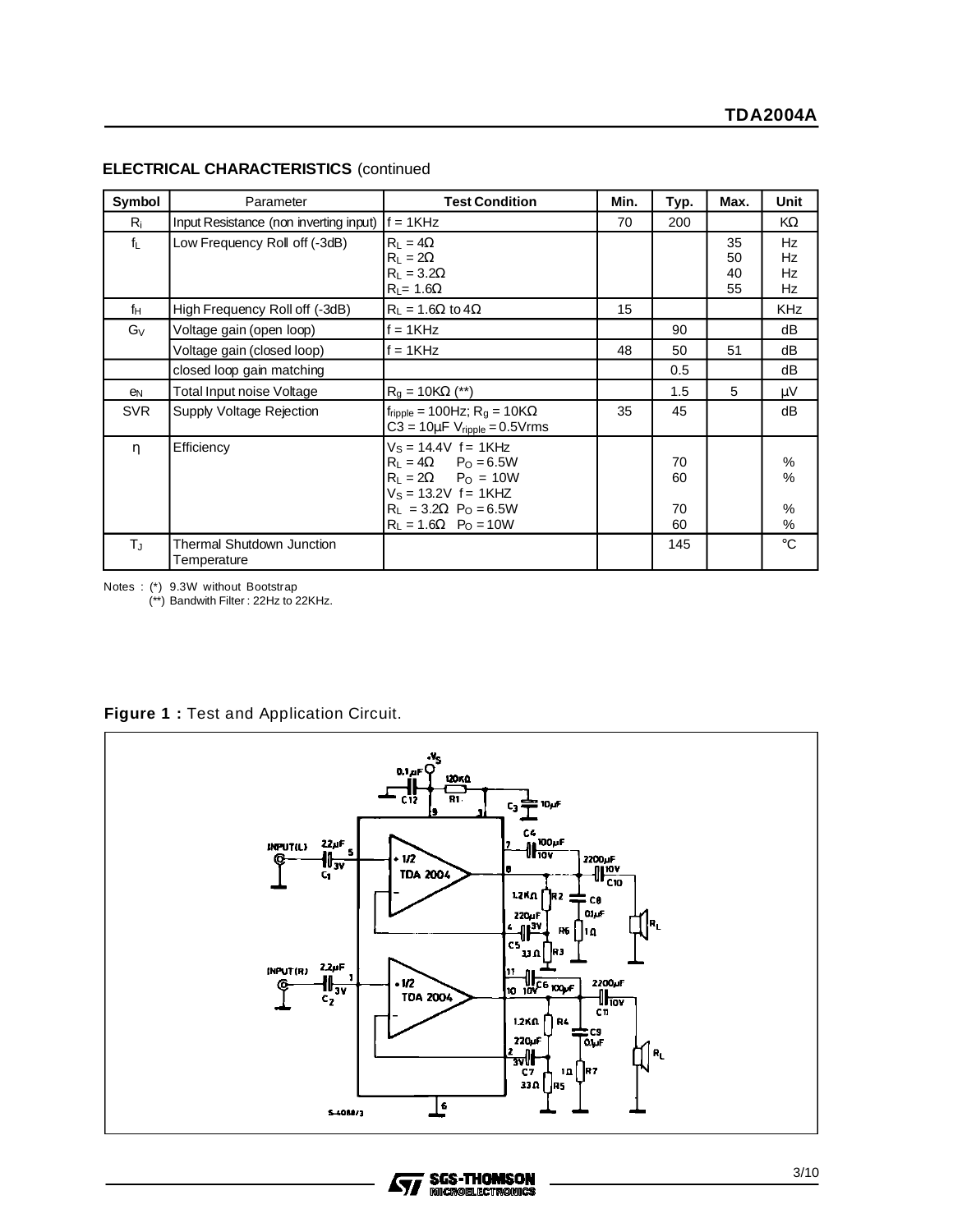

**Figure 2** : P.C. Board and Component layout of the fig. 1 (scale 1 : 1).

**Figure 3 :** Quiescent Output Voltage vs. Supply Voltage.



**Figure 4 :** Quiescent Drain Current vs. Supply Voltage.



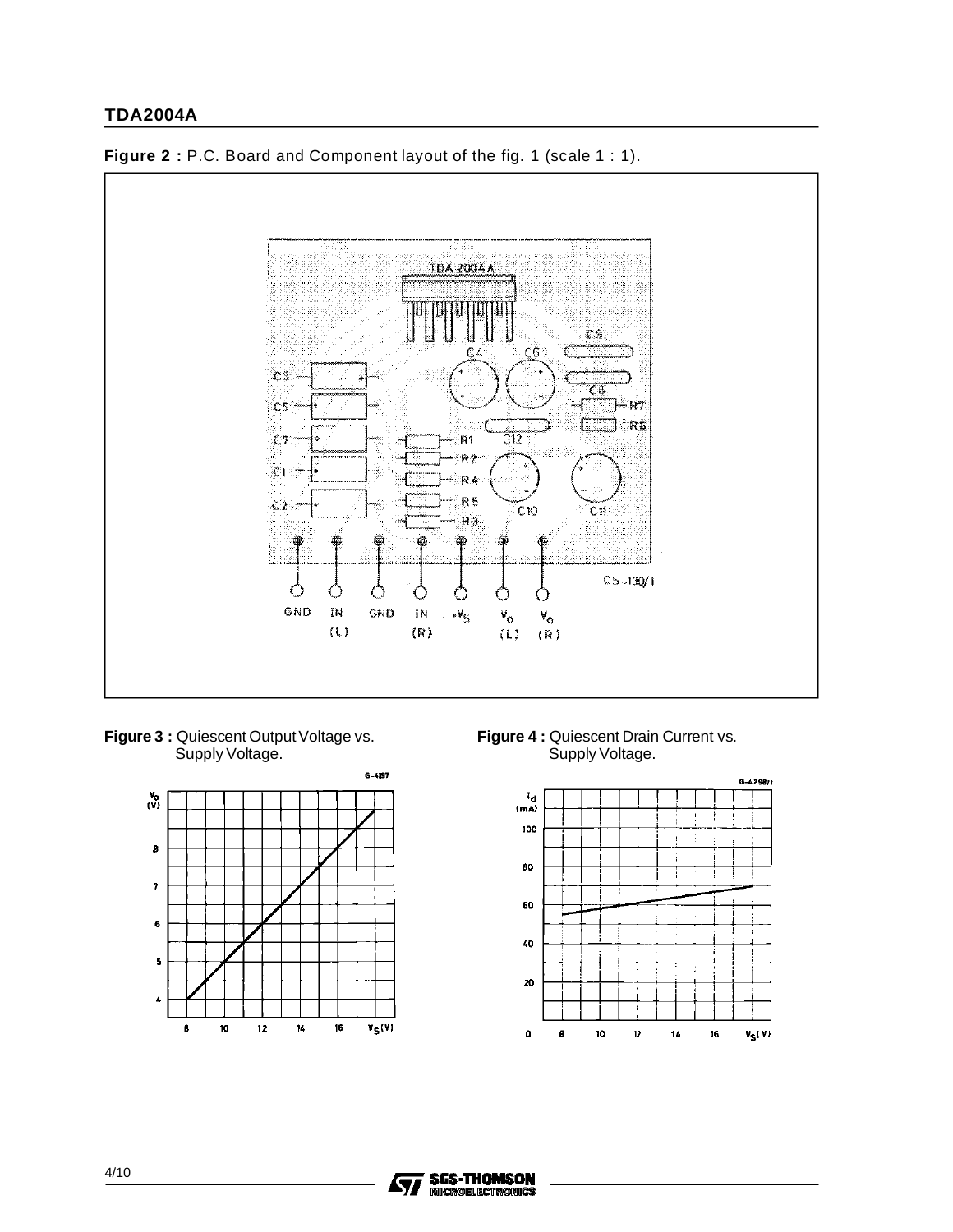**Figure 5 :** Distortion vs. Output Power. **Figure 6 :** Output Power vs. Supply Voltage.



**Figure 7 :** Output Power vs. Supply Voltage. **Figure 8 :** Distortion vs. Frequency.











**Figure 9 :** Distortion vs. Frequency.  $\frac{1}{6}$  -4304n **Figure 10 :** Supply Voltage Rejection  $\frac{1}{6}$  C<sub>3</sub>.



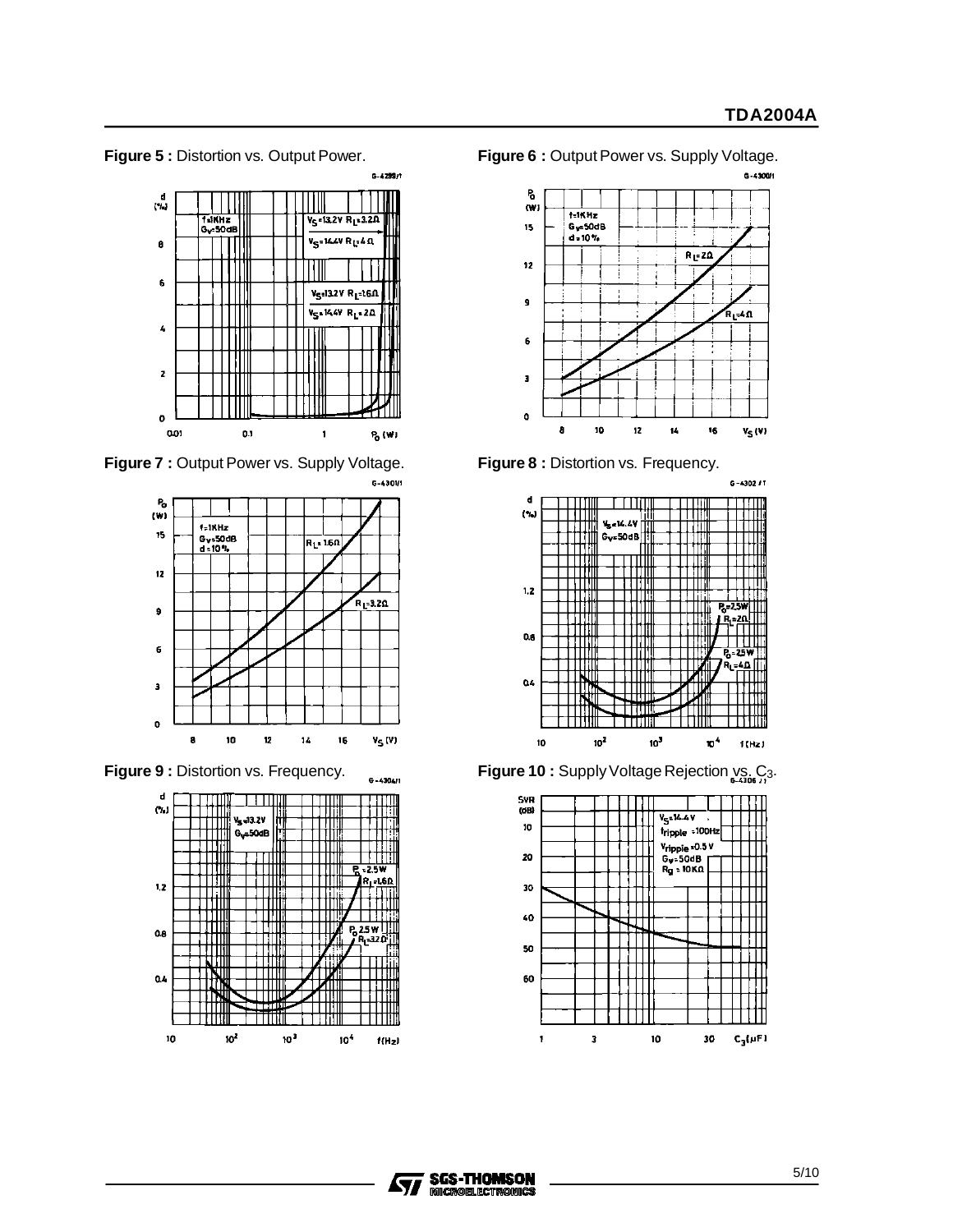**Figure 11 :** Supply Voltage Rejection vs. Frequency.







**Figure 15 :** Maximum Allowable Power Dissipation vs. Ambient Temperature.







**Figure 14 :** Gain vs. Input Sensitivity.



**Figure 16 :** Total Power Dissipation and Efficiency vs. Output Power.<br>
<sub>6-430/2</sub>



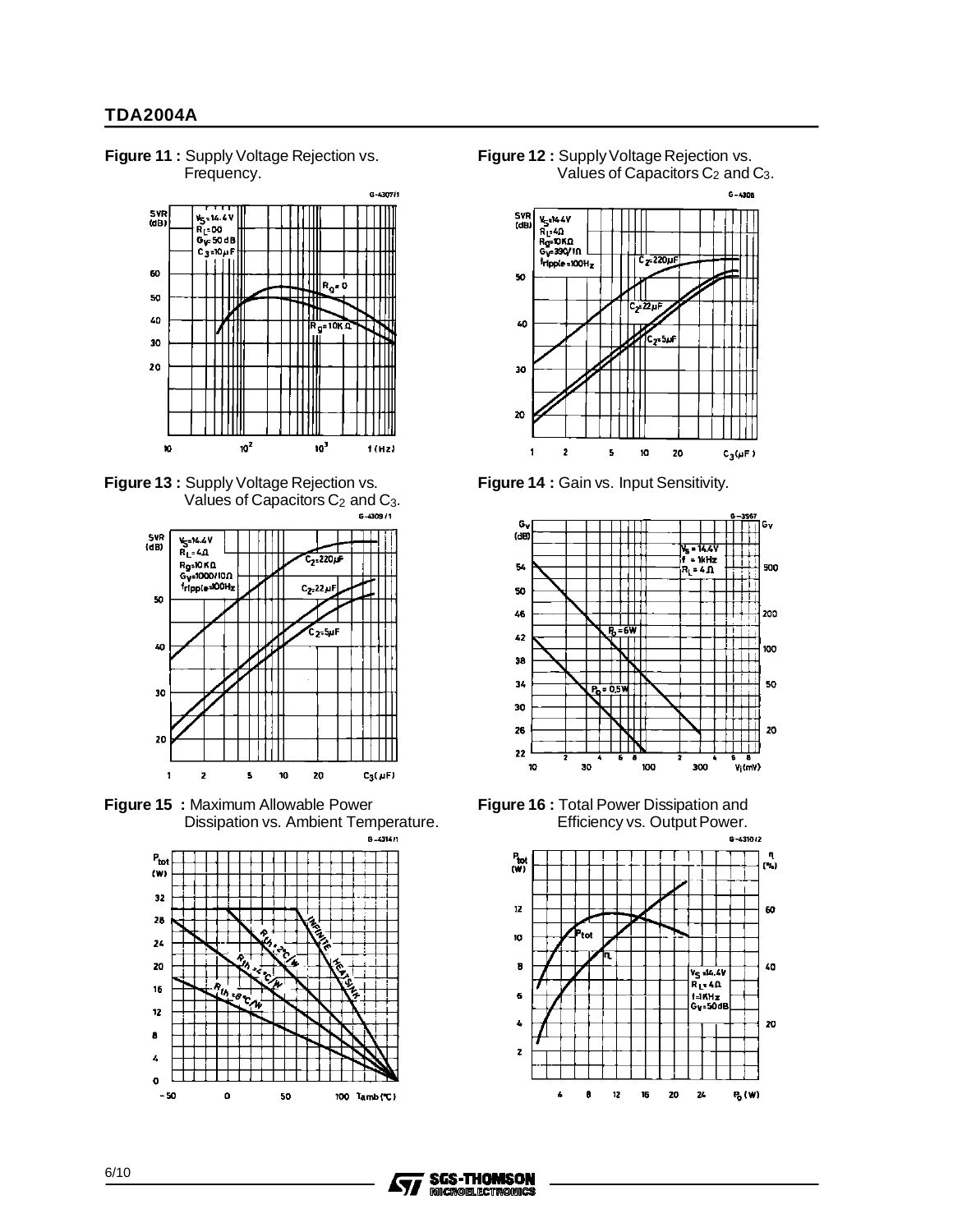

**Figure 17 :** Total Power Dissipation and Efficiency vs. Output Power .

## **APPLICATION SUGGESTION**

The recommended values of the componentsare those shown on application circuit of fig.1. Different values can be used ; the following table can help the designer.

| <b>Component</b>                  | <b>Recomm. Value</b> | <b>Purpose</b>                                | <b>Larger Than</b>                                                | <b>Smaller Than</b>                                                       |
|-----------------------------------|----------------------|-----------------------------------------------|-------------------------------------------------------------------|---------------------------------------------------------------------------|
| R <sub>1</sub>                    | $120K\Omega$         | Optimization of the<br>output signal simmetry | Smaller $Po$ max.                                                 | Smaller P <sub>O</sub> max.                                               |
| R <sub>2</sub> , R <sub>4</sub>   | $1K\Omega$           | Close loop gain                               | Increase of gain                                                  | Decrease of gain                                                          |
| R <sub>3</sub> , R <sub>5</sub>   | $3.3\Omega$          | setting (*)                                   | Decrease of gain                                                  | Increase of gain                                                          |
| R6, R7                            | $1\Omega$            | Frequency stability                           | Danger of oscillation<br>at high frequency with<br>inductive load |                                                                           |
| C <sub>1</sub> , C <sub>2</sub>   | $2.2 \mu F$          | Input DC decoupling                           | High turn-on delay                                                | High turn-on pop<br>Higher low frequency<br>cutoff. Increase of<br>Inoise |
| C <sub>3</sub>                    | $10\mu F$            | Ripple Rejection                              | Increase of SVR.<br>Increase of the switch-<br>on time.           | Degradation of SVR.                                                       |
| C4, C6                            | 100µF                | Boostrapping                                  |                                                                   | Increase of distortion<br>at low frequency                                |
| C <sub>5</sub> , C <sub>7</sub>   | $100\mu F$           | Feedback Input DC<br>decoupling.              |                                                                   |                                                                           |
| C8, C9                            | 0.1 <sub>u</sub> F   | <b>Frequency Stability</b>                    |                                                                   | Danger of oscillation.                                                    |
| C <sub>10</sub> , C <sub>11</sub> | 1000µF to 2200µF     | Output DC decoupling.                         |                                                                   | Higher low-frequency<br>cut-off.                                          |

(\*) The closed–loop gain must be higher than 26dB.

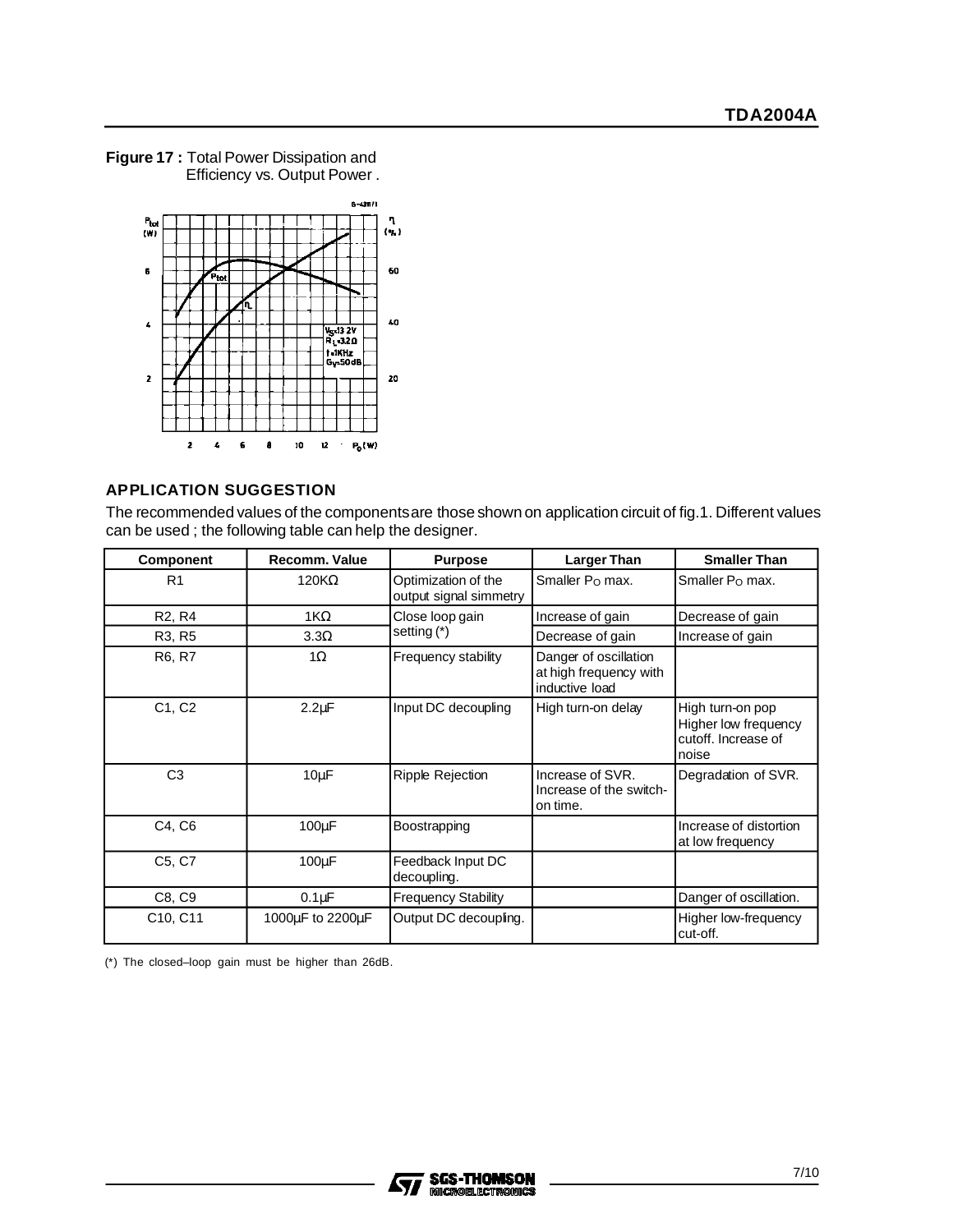## **BUILT–IN PROTECTION SYSTEMS**

#### LOAD DUMP VOLTAGE SURGE

The TDA2004A has a circuit which enables it to withstand a voltage pulse train, on pin 9, of the type shown in Fig. 19.

If the supply voltage peaks to more than 40 V, then an LC filter must be inserted between the supply and pin 9, in order to assure that the pulses at pin 9 will be held within the limits shown.

A suggested LC network is shown in Fig. 18. With this network, a train of pulse with amplitude up to 120 V and with of 2 ms can be applied to point A. This type of protection is ON when the supply voltage (pulse or DC) exceeds18 V. For this reasonthe maximum operating supply voltage is 18 V.

### **Figure 18.**



### **Figure 19.**



## SHORT CIRCUIT (AC conditions)

The TDA2004A can withstand an accidental shortcircuit from the output to ground caused by a wrong connection during normal working.

## POLARITY INVERSION

High current (up to 10 A) can be handled by the device with no damage for a longer period than the blow-out time of a quick 2 A fuse (normally connected in series with the supply). This featureis added to avoid destruction, if during fitting to the car, a mistake on the connection of the supply is made.

### OPEN GROUND

When the ratio is the ON condition and the ground is accidentally opened, a standard audio amplifier will be damaged. On the TDA2004A protection diodes are included to avoid any damage.

## INDUCTIVE LOAD

A protection diode is provided to allow use of the TDA2004A with inductive loads.

## DC VOLTAGE

The maximum operating DC voltage on the TDA2004A is 18 V.

However the device can withstand a DC voltage up to 28V withno damage.Thiscouldoccurduringwinter if two batteries are series connected to crank the engine.

### THERMAL SHUT-DOWN

The presence of a thermal limiting circuit offers the following advantages:

1) an overload on the output (even if it is permanent), or an excessive ambient temperature can be easily withstood.

2) the heatsink can have a smaller factor of safety compared with that of a conventionalcircuit. There is no device damage in the case of excessive junction temperature; all that happens is the  $P<sub>O</sub>$  (and therefore  $P_{tot}$ ) and  $I_d$  are reduced.

The maximum allowable power dissipationdepends upon the size of the external heatsink (i.e. its thermal resistance) ; fig. 15 shown this dissipable power as a functionof ambient temperaturefor different thermal resistance.

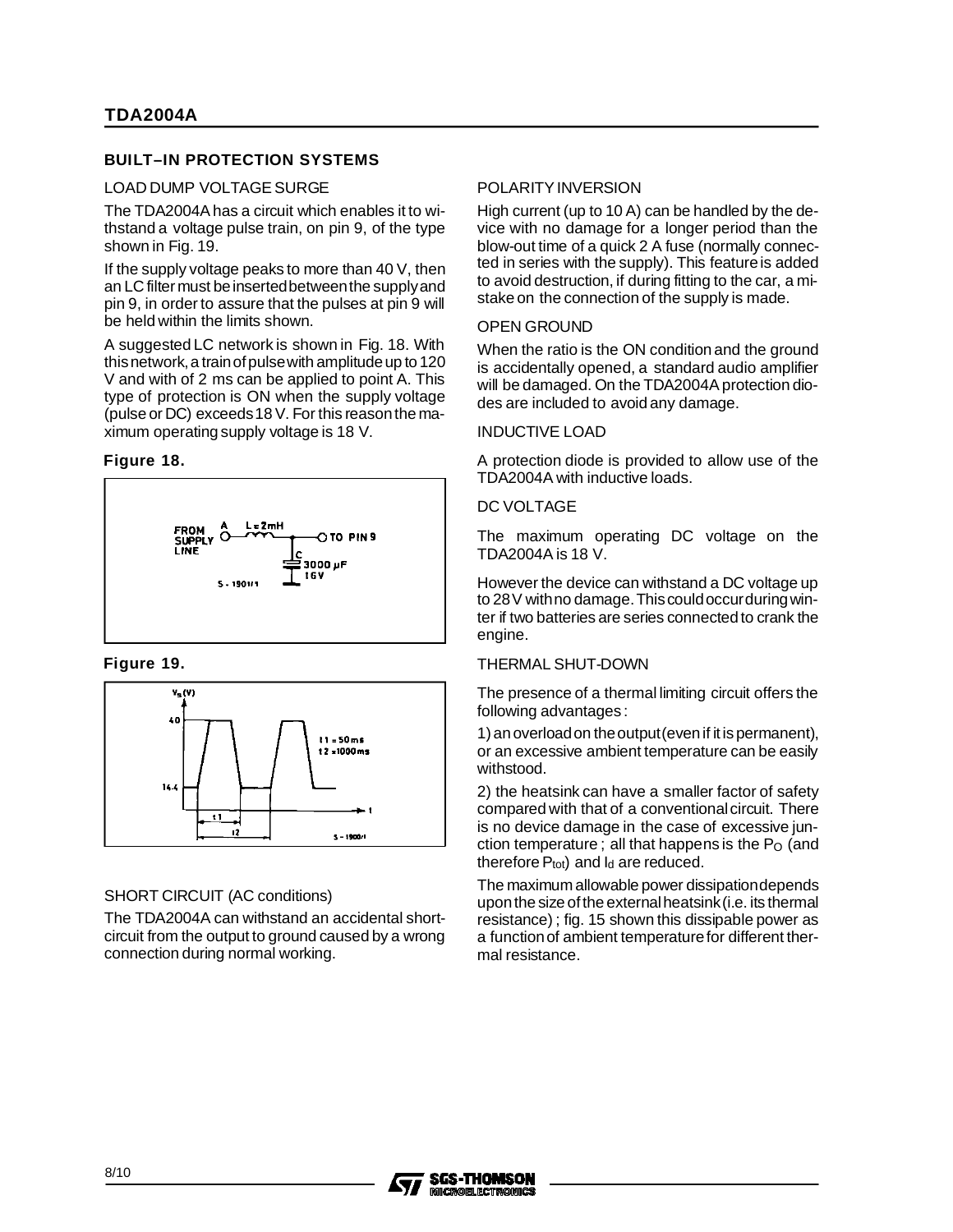|                |       | mm   |       | inch  |       |       |  |
|----------------|-------|------|-------|-------|-------|-------|--|
| DIM.           | MIN.  | TYP. | MAX.  | MIN.  | TYP.  | MAX.  |  |
| Α              |       |      | 5     |       |       | 0.197 |  |
| B              |       |      | 2.65  |       |       | 0.104 |  |
| C              |       |      | 1.6   |       |       | 0.063 |  |
| D              |       | 1    |       |       | 0.039 |       |  |
| E              | 0.49  |      | 0.55  | 0.019 |       | 0.022 |  |
| F              | 0.88  |      | 0.95  | 0.035 |       | 0.037 |  |
| G              | 1.45  | 1.7  | 1.95  | 0.057 | 0.067 | 0.077 |  |
| G <sub>1</sub> | 16.75 | 17   | 17.25 | 0.659 | 0.669 | 0.679 |  |
| H1             | 19.6  |      |       | 0.772 |       |       |  |
| H <sub>2</sub> |       |      | 20.2  |       |       | 0.795 |  |
| L              | 21.9  | 22.2 | 22.5  | 0.862 | 0.874 | 0.886 |  |
| L1             | 21.7  | 22.1 | 22.5  | 0.854 | 0.87  | 0.886 |  |
| L2             | 17.4  |      | 18.1  | 0.685 |       | 0.713 |  |
| L3             | 17.25 | 17.5 | 17.75 | 0.679 | 0.689 | 0.699 |  |
| L4             | 10.3  | 10.7 | 10.9  | 0.406 | 0.421 | 0.429 |  |
| L7             | 2.65  |      | 2.9   | 0.104 |       | 0.114 |  |
| M              | 4.25  | 4.55 | 4.85  | 0.167 | 0.179 | 0.191 |  |
| M <sub>1</sub> | 4.73  | 5.08 | 5.43  | 0.186 | 0.200 | 0.214 |  |
| S              | 1.9   |      | 2.6   | 0.075 |       | 0.102 |  |
| S <sub>1</sub> | 1.9   |      | 2.6   | 0.075 |       | 0.102 |  |
| Dia1           | 3.65  |      | 3.85  | 0.144 |       | 0.152 |  |